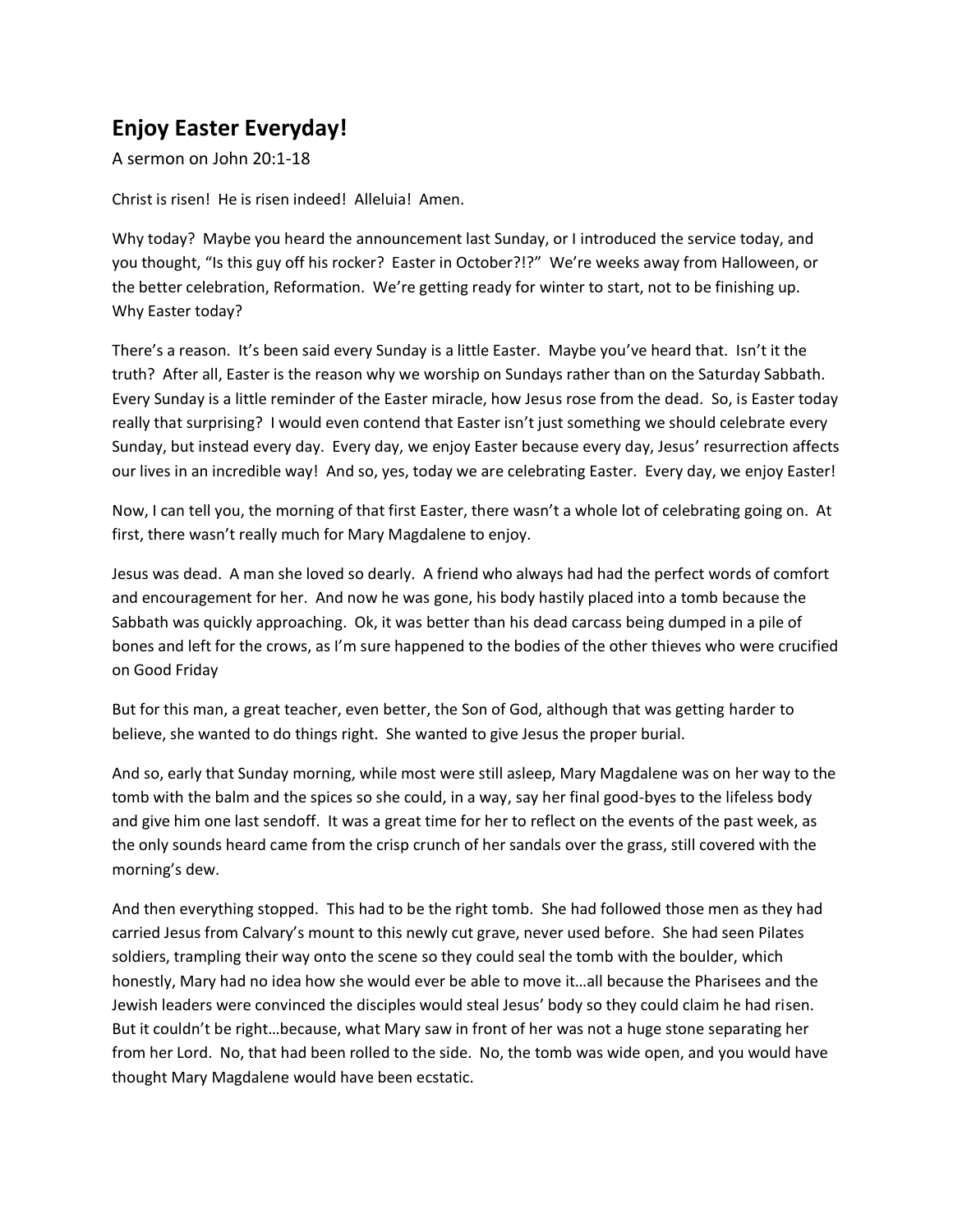But she wasn't. She immediately thought of the worst. It was those Jews, Caiaphas, Annas, the high priest, and all their goons. As if murdering Jesus in the cruelest way imaginable wasn't enough. Now THEY had stolen his body so they could desecrate it even more.

And if it wasn't them, then it had to have been grave robbers, seeing this new tomb, thinking there must be something valuable inside of it…but when all they found was a body, maybe they thought they could get some money for it somewhere, I don't know.

I can't imagine how devastated Mary must have been. She turned and she ran. And she ran. And she ran all the way back into town, and didn't stop until she reached the place where Peter and John were staying. Breathless, she exclaimed, "They have taken the Lord out of the tomb, and we don't know where they have put him!"

I'm not quite sure what Mary expected Peter and John to be able to do. I'm not even sure they knew what they could do. But they had to check it out for themselves. So they ran. And ran. And John, probably a little younger, a little more in shape, outran Peter and reached the tomb first, and saw what Mary saw.

Peter got there, and well, you know Peter, a little bold, definitely impulsive. He went right in…and saw something he didn't expect to see. John came in and reached the same conclusion. This wasn't the work of any grave robber.

It was as if the body had never even been there. The strips of linen were there, folded up neatly on the bed of stone. The beautiful burial cloth that had covered Jesus' head, it was there too. It was separate, but it was folded up as well. A hasty grave robber would never have taken the time to do that.

It was definitely unusual. Everything was there, but Jesus wasn't. Obviously, there wasn't anything Peter or John could do, so they headed home. Peter, I'm sure, was just as confused as he had been throughout the week. John, we're told, "saw and believed." He must have sensed what had really happened, but everything was still a little grainy. By his own admission, he believed Jesus had risen, but he still didn't quite understand how the Scriptures had called it so many times, how Jesus had told them so many times he had to rise, but it still didn't register with either of them, at least at that time.

And, so, while they left, still trying to fit all the pieces of the puzzle together, Mary Magdalene stayed back. What the other disciples were coming to understand, about Jesus being alive, Mary didn't get it.

You could tell. As soon as the Peter and John were out of eyesight and earshot, she just lost it. All the grief and pain and sadness and frustrations, she couldn't contain it any longer. Mary Magdalene broke down and just started weeping uncontrollably. Could you blame her? With that loss? Here was a woman with absolutely no hope of ever seeing her Lord again, and nothing would be able to make it better. Even the two angels, sitting inside of the tomb, you would have thought she would have recognized them as such, but her despair not only kept her from seeing. It kept her from enjoying what had just happened, from celebrating the fact that Jesus had died for her sins, and even better, had risen from the dead, just as he said along he would.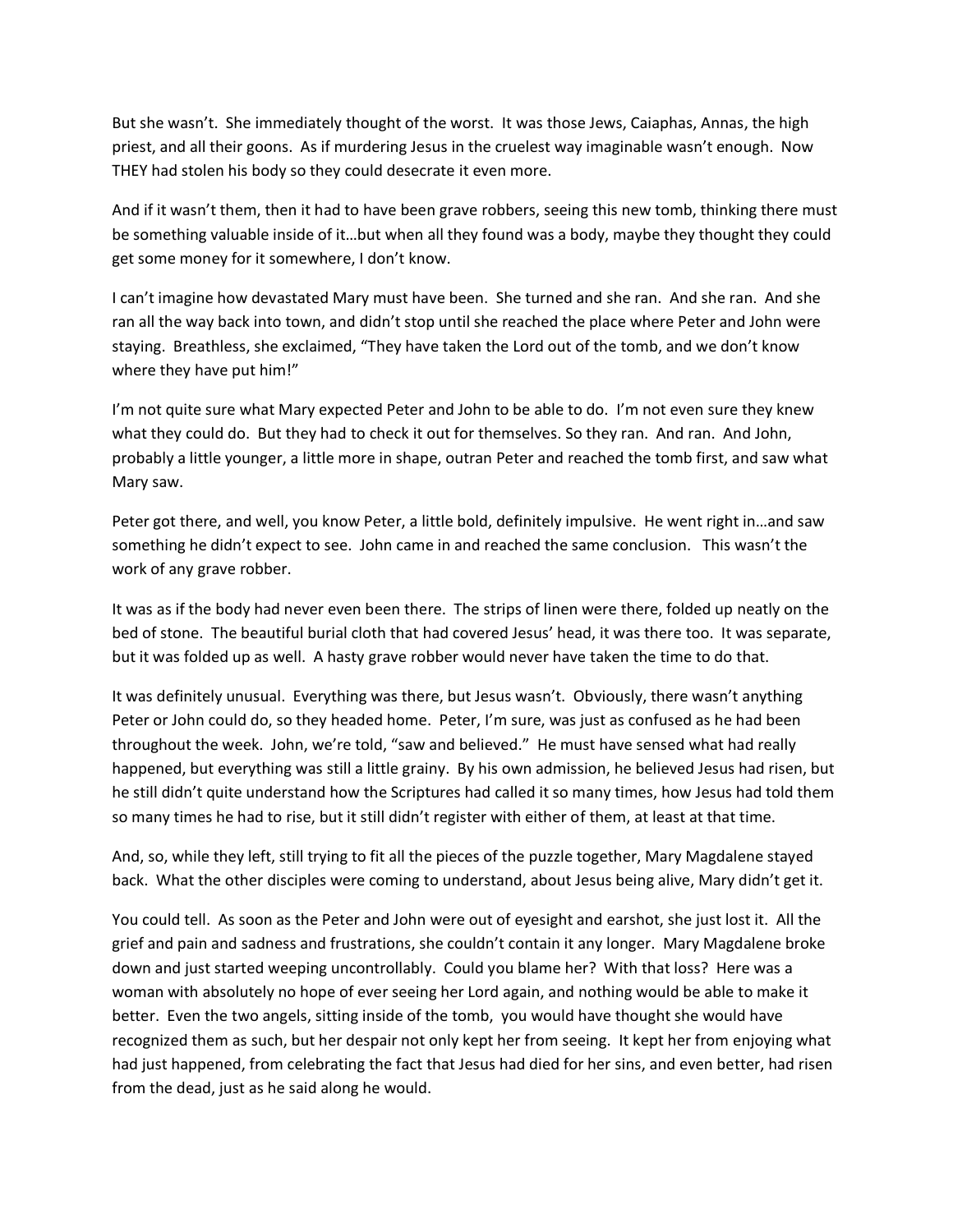Six months away from Easter. Are you still enjoying the Easter miracle, Jesus' resurrection? Or have you found yourself being more like Mary Magdalene, maybe not with an utter hopelessness and despair, but acting as if Jesus isn't risen?

I mean, of course we know Jesus is alive. We know Jesus has risen from the dead. But too often, if I'm truly honest with myself, I think too little about it and what it means for my life and how it affects the way I live.

Where I can tell, with my demeanor some days, I'm not truly appreciative of Jesus rising to save me from my sins because I'm too busy being frustrated with God because my job is too overbearing; it isn't going the way I want it to. My relationships seem to be filled mostly with conflict, I'm too easily angered; not going the way I want it to. Life in general stinks, I'm not finding a lot of reasons to be happy and definitely not joyous. That's not enjoying the resurrection.

And the way I act, some of the words to come out of my mouth, the way I treat others with disrespect, and how my actions flow out of a heart of malice rather than a heart of love. Definitely not a good way to say "thank you" and LIVE my "thank you" to God for what he's done for me. Yeah, I would say I'm not always enjoying the resurrection, and I'm guessing you might be in the same boat.

You see, the way we often think, the way we often speak, the way we often act, we're no different than Mary Magdalene. Forgetting what Jesus has done for us, despairing in hopelessness as if he hasn't risen, it's sad how often you and I fall into that sinful trap. And it's scary, because ultimate despair, ultimate hopelessness, it doesn't line up with enjoying Easter. It lines up with those who are on the other end of the spectrum, those who are in hell.

Mary herself was on that edge. She even got the point where Jesus, her risen Savior, was standing in front of her, and she couldn't see him. But on that first Easter, it took just one word, one word to take all the gloom and doom, despair and hopelessness, away. Just one word, "Mary." Later on, when Jesus would appear to his disciples for the first time, it was just one word, "Peace."

And today, six months away from Easter, if you are suffering from that same gloom and doom, and even if you aren't, it's just one word, "Risen."

Look at the verses of this account, especially verse 9. Do you see it? There's one word here that makes all the difference in the world for you and me…HAD. "Jesus HAD to rise from the dead."

Jesus HAD to rise. You see, the fact that Jesus was standing in front of Mary Magdalene merely three days after he had died on the cross, it wasn't happenstance. It was part of the plan, God's plan of love to save us. Jesus had told his followers on numerous occasions how he "must go to Jerusalem and suffering many things…that he must be killed AND on the third day be raised to life."

Paul wrote the same thing to the Romans when he said, "He (Jesus) was delivered over to death for our sins AND was raised to life for our justification." That's the simple resurrection joy God declares to us. Jesus, God's Son, lived a perfect life, gave up that perfect life so he could die for all our sins on the cross, and, best of all, he was raised back to life.